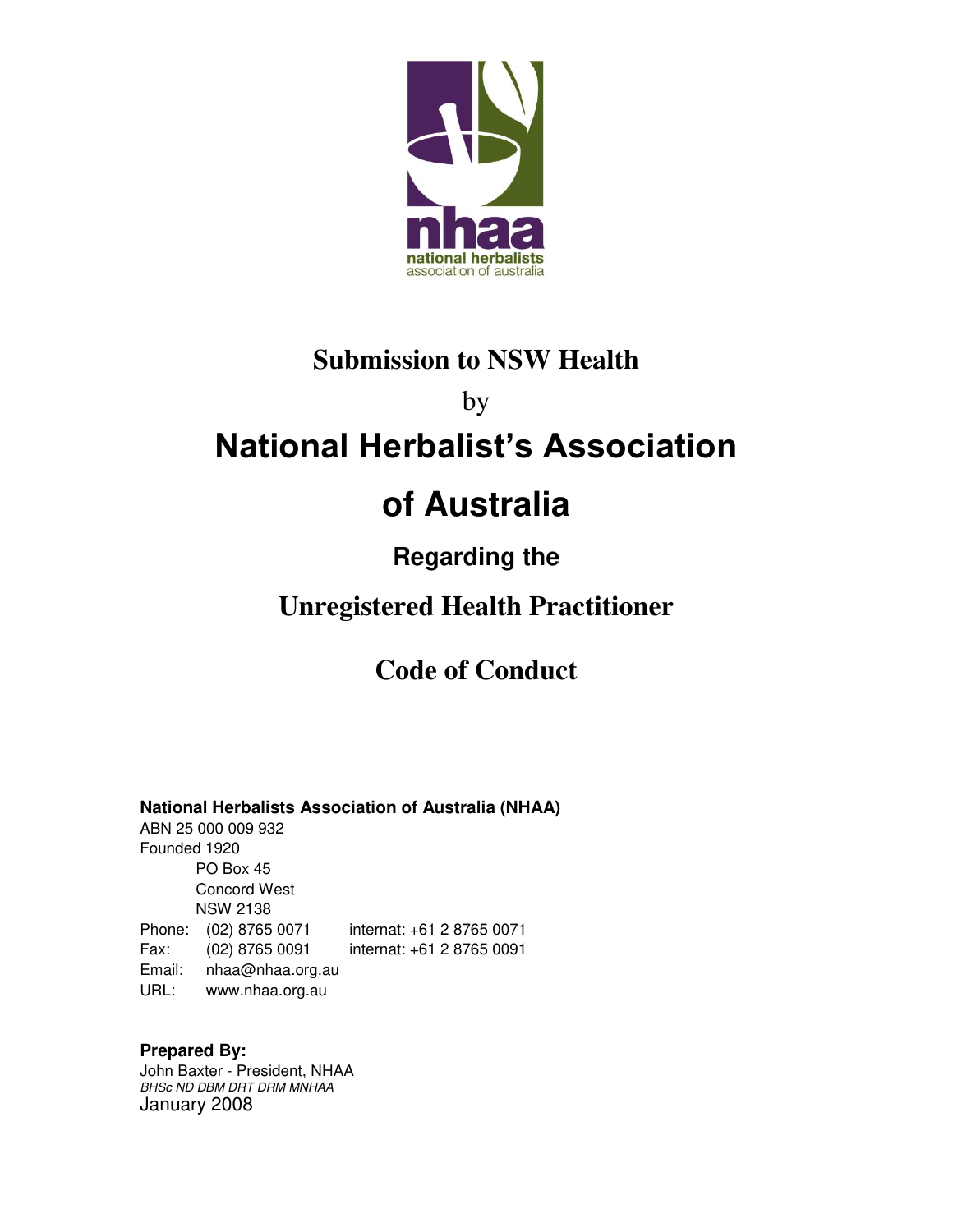

#### **Contents**

|                                                                                       | $\overline{2}$ |
|---------------------------------------------------------------------------------------|----------------|
|                                                                                       | 3              |
| Introduction and Background to the National Herbalists Association of Australia       | $\overline{4}$ |
| Qualified Support To The Public Health (General) Amendment Regulation 2008            | 5              |
| Do these Professions fall into Health Minister's responsibilities?                    | 6              |
|                                                                                       | 6              |
| 1. Is it appropriate for health ministers to exercise responsibility?                 | 6              |
|                                                                                       | $\overline{7}$ |
| 3. Do existing regulatory mechanisms fail to address health and safety of the public? | 7              |
|                                                                                       | 9              |
| 5. Is regulation practical to implement for the occupation in question?               | 9              |
| 6. Do the benefits of regulation clearly outweigh the potential negative              |                |
|                                                                                       | 9              |
|                                                                                       |                |
|                                                                                       |                |
|                                                                                       |                |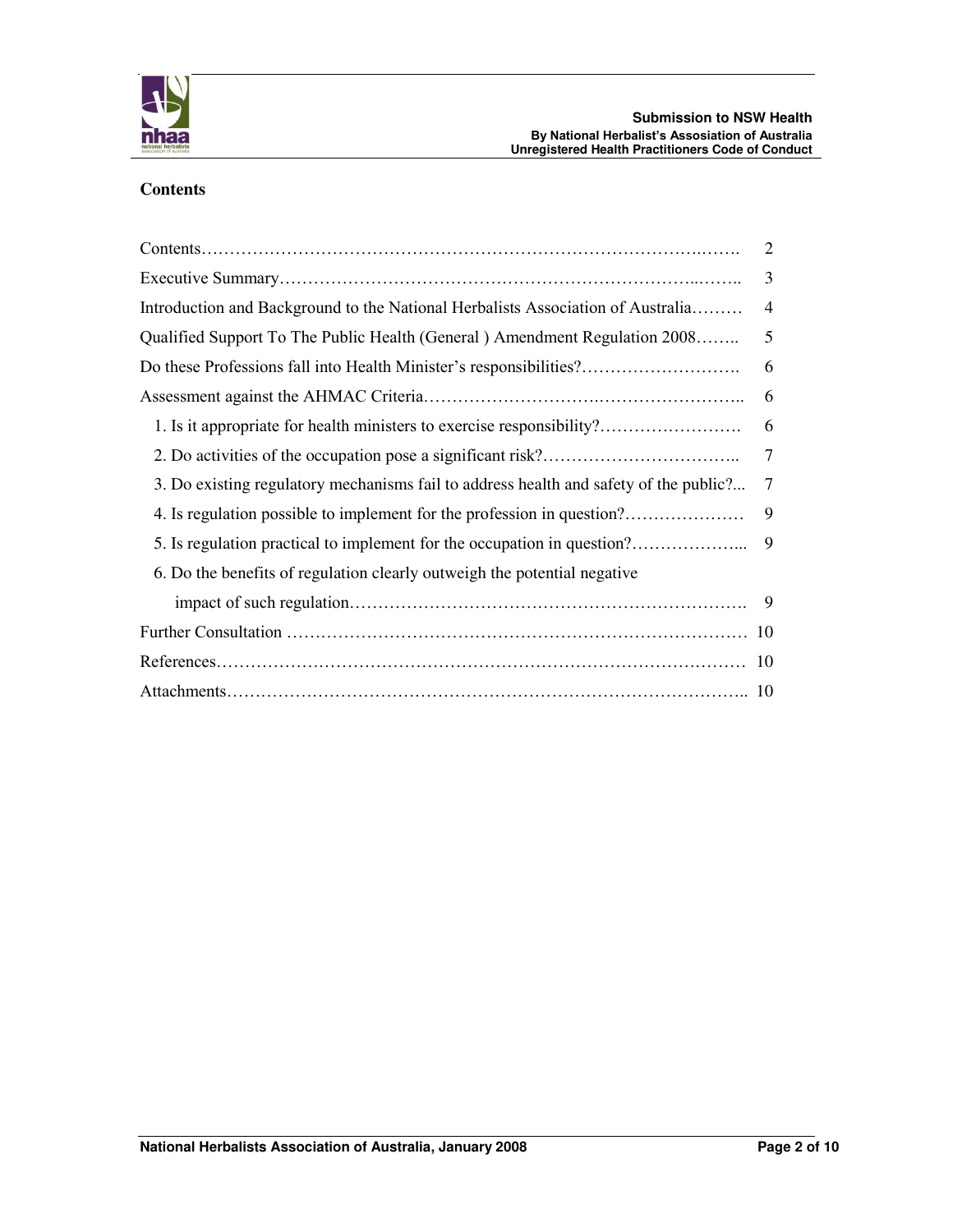

### **Executive Summary**

- This document has been prepared by the National Herbalists Association of Australia (NHAA), which has represented the interests of professional Western Herbalists Medicine (WHM) practitioners and Naturopaths in Australia since 1920.
- The NHAA gives qualified support to the Public Health (General) Amendment Regulation 2008.
- The NHAA considers that the changes to the Public Health Act (1991) by the Public Health (General ) Amendment Regulation 2008 do not offer consumers the best protection from the unscrupulous misuse of titles of Western Herbal Medicine Practitioner or Naturopath or from inadequately trained or incompetent practitioners.
- The amendment to the act gives the Health Care Complaints Commission powers to deal with individual practitioners who act outside of the best interests of their clients but does nothing to prevent the untrained or incompetent from practising in the first place.
- The NHAA believes the best protection for the public lies within a form of statutory regulation setting minimum education, practice standards, code of conduct and code of ethics for Herbalists and Naturopaths. This is in alignment with the recommendations of the La Trobe University report *The Practice and Regulatory Requirements of Naturopathy and Western Herbal Medicine* authored by Vivian Lin et al.
- Regulation of the professions is the best protection for the public at large.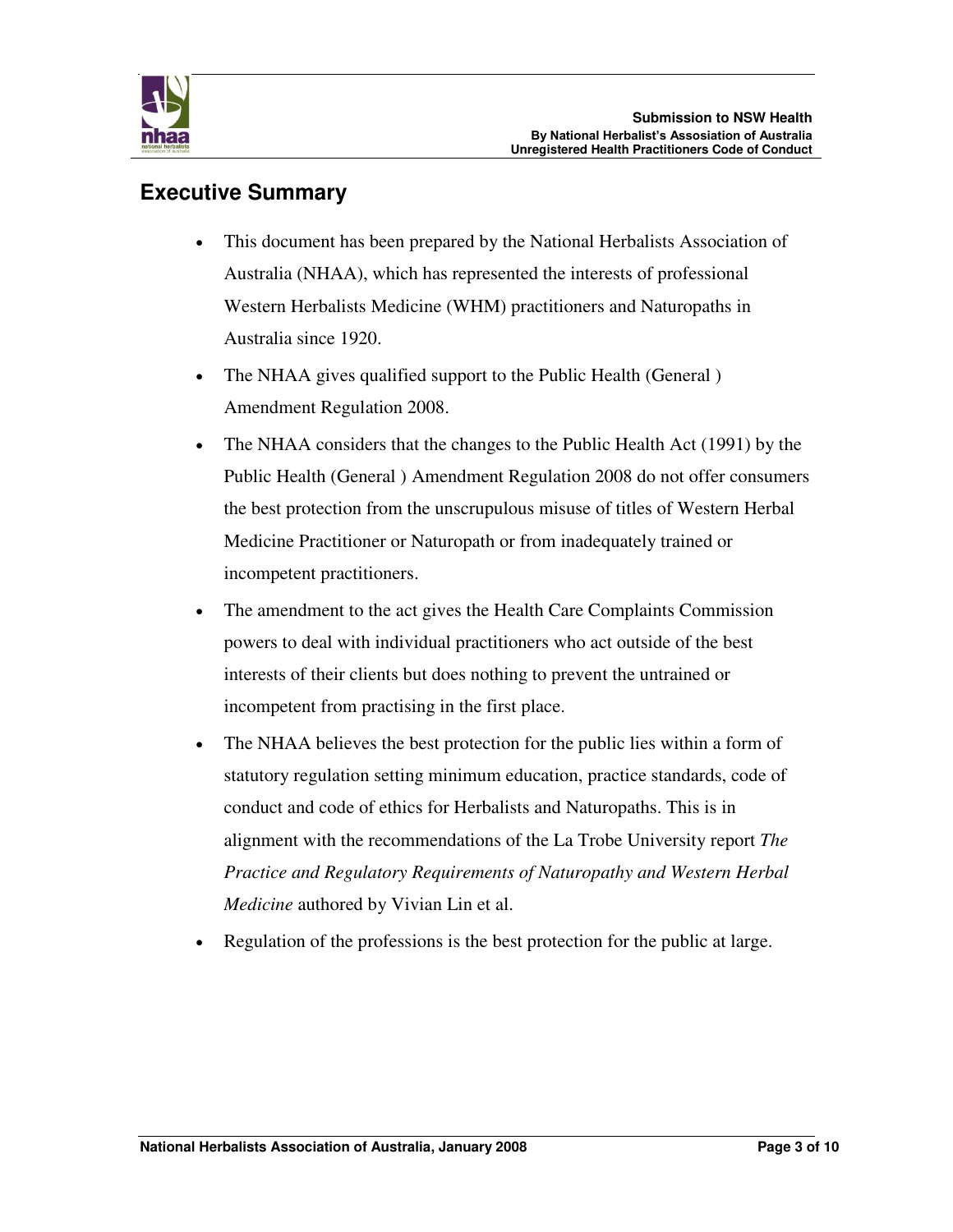

### **Introduction and Background to the National Herbalists Association of Australia**

The NHAA is the key professional Association representing appropriately qualified Western Herbalists and Naturopaths using herbal medicines as their primary treatment modality. It is the oldest professional association of complementary therapists, founded in 1920, with a current full membership of 936 (our total membership is 1461 including student and companion members). This represents approximately one third of practising Herbalists and Naturopaths in Australia. The NHAA is the only national professional association specifically concerned with the practice and education of Western Herbal Medicine (WHM). Details of the Constitution and the Code of Ethics and Standards of Practice of the Association are detailed in Attachments 1 & 2.

The primary aims of the NHAA include to:

- Promote, protect and encourage the study, practice and knowledge of medical herbalism.
- Disseminate such knowledge by talks, seminars and publications.
- Encourage the highest ideals of professional and ethical standards.
- Promote herbal medicine within the community as a safe and effective treatment option.

The Full Membership of the Association elects the Board of Directors of the NHAA, with each member serving a two-year voluntary (unpaid) term after which they may stand for re-election.

Full members of the NHAA have completed training in Western Herbal Medicine sufficient to meet the educational standards as determined by the Examiners of the Board in consultation with tertiary education institutions (standards based on but exceeding the requirements of the NSW Health Training Package), and must adhere to a comprehensive Code of Ethics and Continuing Professional Education (CPE) program (see attachments  $2, 3 \& 4$ ).

Since its inception, the NHAA and its members have been at the forefront of herbal medicine and have been influential in areas ranging from education and practice standards, to government regulation and industry standards. The NHAA has a strong commitment to achieving high educational standards in herbal medicine practice and supports regulation of the profession. Attachment 5 is a copy of our Course Accreditation Guidelines.

Membership is mainly practitioners of Western Herbal Medicine including Naturopaths who choose to use herbal medicine as their major modality of practise.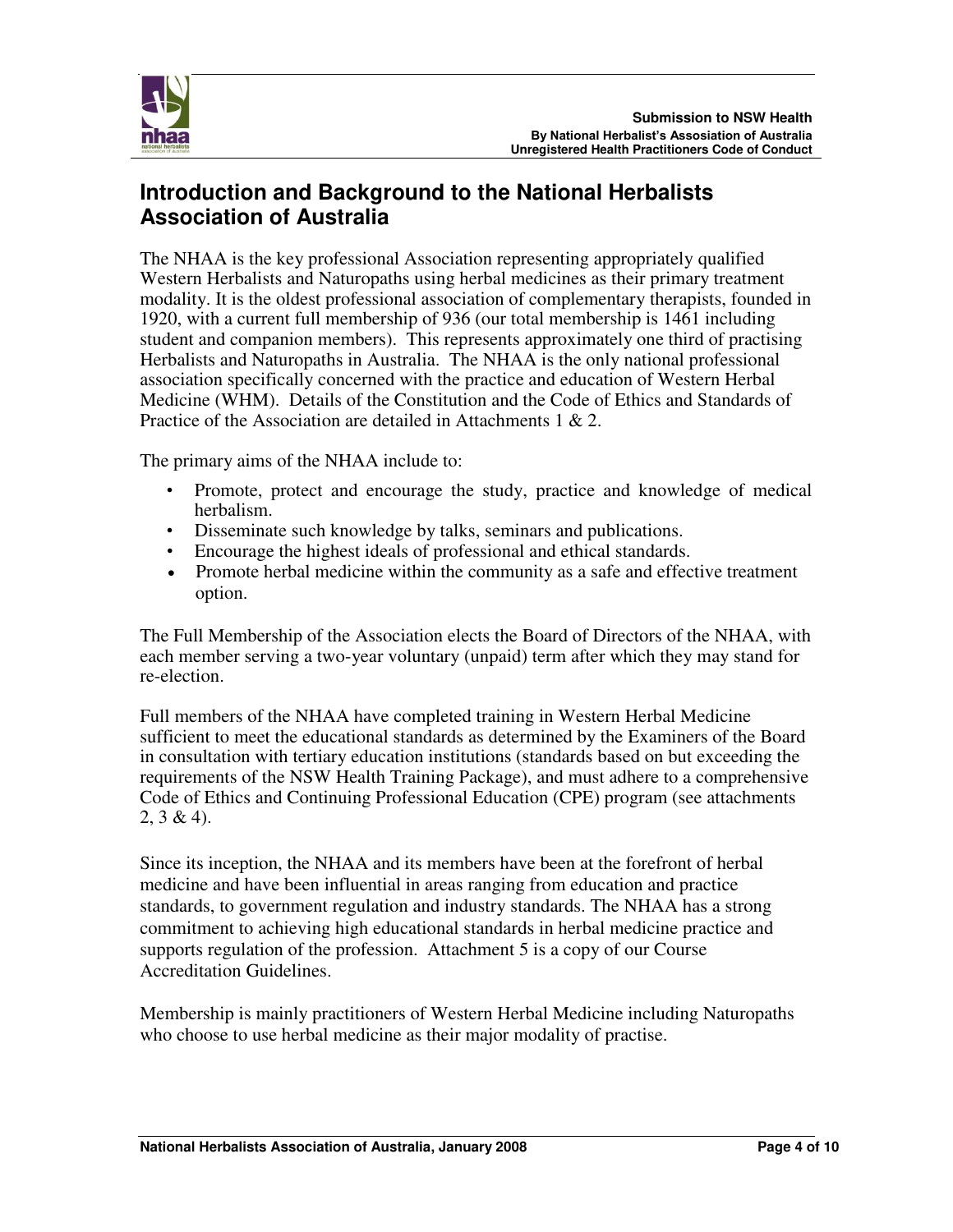

#### **Qualified Support To The Public Health (General) Amendment Regulation 2008**

Whilst the NHAA supports the introduction of a code of Conduct for Unregistered Health Practitioners we believe that this affords a minimum of protection for the public from the untrained and unscrupulous.

This amendment to legislation still allows for any person to declare him or herself a practitioner, set up practice whilst holding out to be a practitioner without any check or balance to the person's level of training and/or competence to practice. There is no protection 'before-the-fact' in this legislation and will only give recourse to the public once an injury or offence has occurred and thereby offers no real protection from fraudulent practitioners.

The NHAA believes the best protection for the public lies within a form of statutory regulation setting minimum education, practice standards, code of conduct and code of ethics for practitioners. This position is in alignment with the recommendations of the La Trobe University report *The Practice and Regulatory Requirements of Naturopathy and*  Western Herbal Medicine authored by Vivian Lin et al<sup>1</sup>.

In the report summary item 3.12 recommends, "...an independent regulatory body be established to determine uniform minimum professional and educational standards and to provide effective complaints handling mechanisms and sanctions related to misconduct."

An opportunity now exists for such a national register to be established. Under the Commonwealth Heads of Government agreement to create a national register of health practitioners under the auspices of the Council of Health Ministers by July 2008 and will include all professions currently regulated in all states and territories. After that date the Council of Health Ministers' working party is to consider the national regulation of partly regulated and unregulated professions.

The NHAA strongly urges the NSW Health Minister to put a priority on the regulation of Herbalists and Naturopaths as a means to truly effect public safety and confidence in these professions.

The NHAA considers the regulation of the professions as the best protection for the public at large.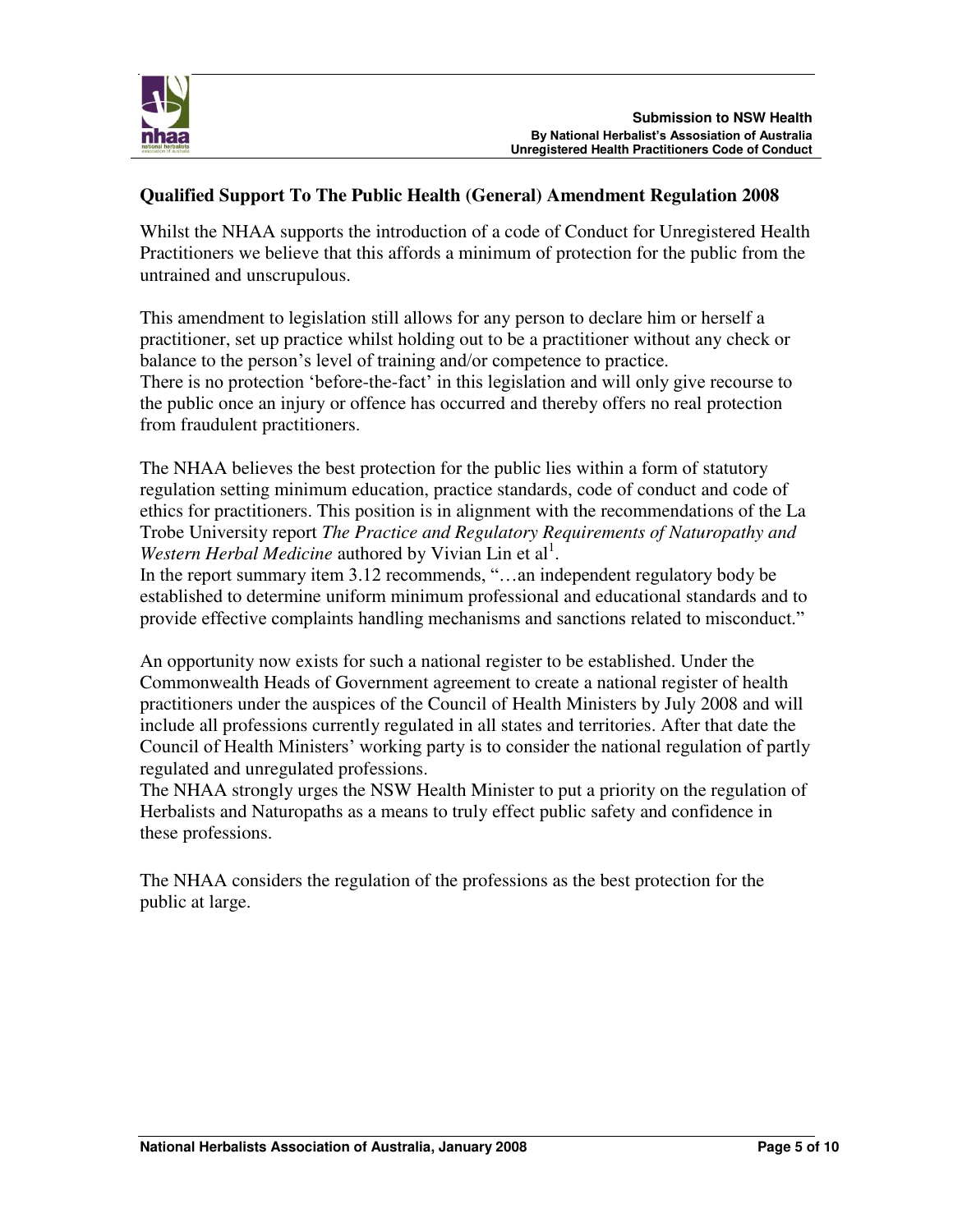

#### **Do These Professions Fall Into Health Minister's Responsibilities?**

Further the NHAA believes that regulation of these professions falls under the auspices of a Health Minister's Responsibilities.

Professions that need to be regulated by States and Territories must meet the six criteria set down by the Australian Health Minister's Advisory Council (AHMAC) 'Criteria for Health Occupations'.

These criteria are:

- Is it appropriate for Health Ministers to exercise responsibility for regulating the occupation in question, or does the occupation more appropriately fall within the domain of another ministry?
- Do the activities of the occupation pose a significant risk of harm to the health and safety of the public?
- Do existing regulatory or other mechanisms fail to address health and safety issues?
- Is regulation possible to implement for the occupation in question?
- Is regulation practical to implement for the occupation in question?
- Do the benefits to the public of regulation clearly outweigh the potential negative impact of such regulation?

The NHAA believes the professions do meet these criteria and have provided an assessment against the criteria below.

#### **Assessment against the Criteria**

#### **1. Is it appropriate for Health Ministers to exercise responsibility for regulating the occupation in question, or does the occupation more appropriately fall within the domain of another ministry?**

WHM Practitioners and Naturopaths are primary contact healthcare practitioners with up to 50% of the community consulting these professionals each year. These professions provide healthcare services and medicines over extended periods to assist with chronic diseases and to help clients deal with the effects of medical treatments for serious illnesses. In addition complementary healthcare products prescribed by these professions are regulated as therapeutic products by several acts including the Therapeutic Goods Act. It makes sense that a person prescribing a regulated product, should in turn, also be regulated.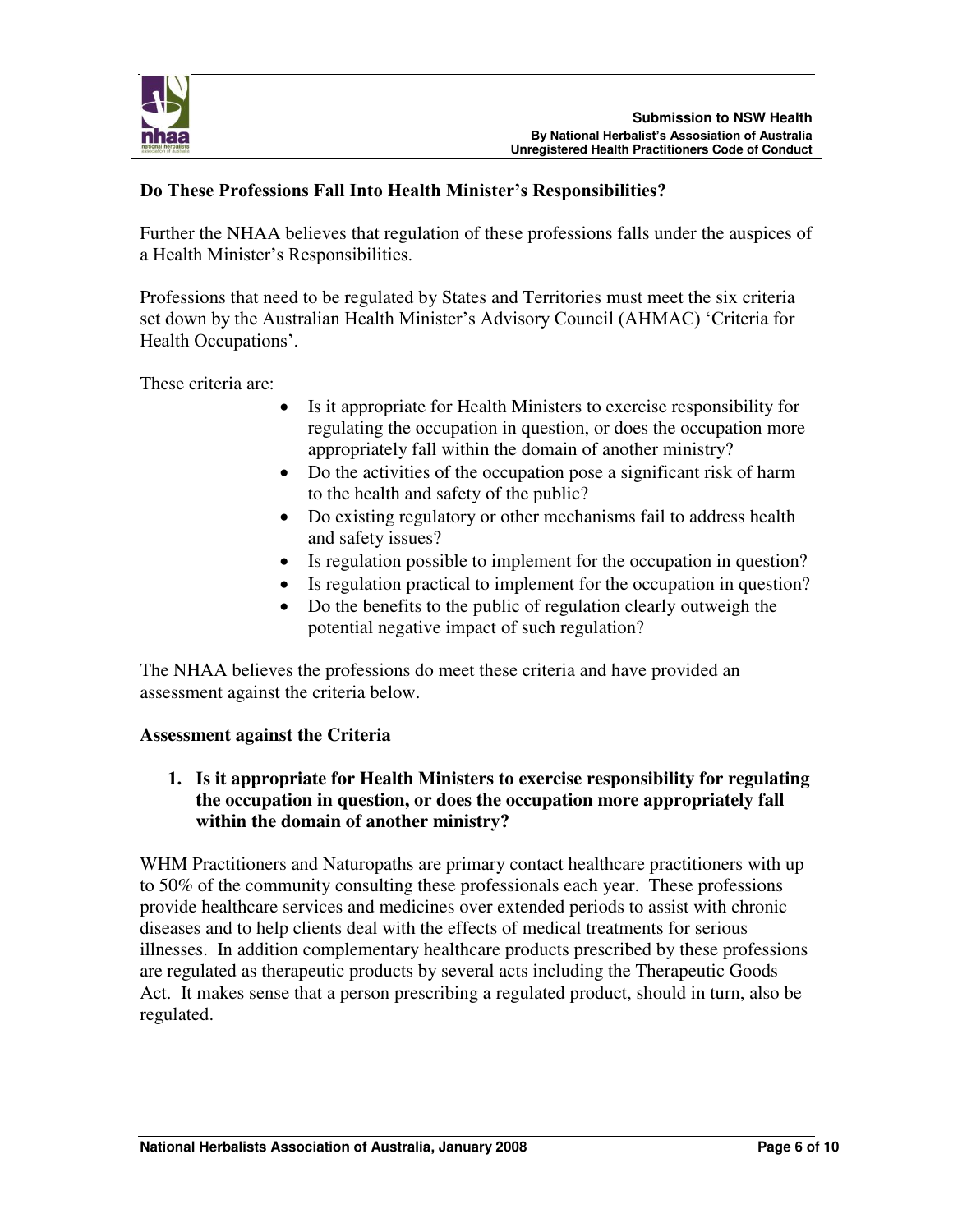

#### **1. Do the activities of the occupation pose a significant risk of harm to the health and safety of the public?**

The NHAA and Federation of Natural and Traditional Therapies (FNTT) jointly commissioned a workforce survey<sub>5 (attachment 6)</sub> as part of the GST enquiry in 2003.

This workforce study identified a significant number of adverse reactions from the ingestion of herbal medicine prescribed by WHM practitioners and Naturopaths. The number of adverse reactions was similar to that reported for TCM as reported in Towards a Safer Choice<sup>2</sup>.

In addition there is a risk involved in our role as primary care practitioners. There have been two deaths linked to naturopathic practice, which have been investigated by the coroner in recent years<sup>3</sup>. In both these cases the practitioner concerned was not a member of any of the associations and neither were suitably qualified to practice as naturopaths.

More recently there is an allegation of an unqualified practitioner offering treatments for cancer patients. It has been reported in the press that this individual forged documents related to his training to gain membership of one association to add credibility to his claims of cure. $4$ 

Therefore regulation is warranted based on:

- adverse event associated with herbal and nutritional medicines
- potential toxicity of some herbal medicines
- potential for interactions between herbal medicines and pharmaceutical drugs
- acts in practice that can be injurious to the public
- acts of malpractice and fraud resulting in complaints

#### **3. Do existing regulatory or other mechanisms fail to address health and safety issues?**

The current situation is one of non-regulation. Efforts at self-regulation by the various professional associations have failed due to disagreements on standards and regulatory models. The NHAA strongly supports statutory registration, where other associations do not support this position. These associations are suggesting co-regulatory or selfregulatory arrangements. There are serious weaknesses with these alternatives.

Success of co-regulation or self-regulation is contingent upon a single national professional association. This is not the current situation for WHM or Naturopathy and is unlikely to ever be so. There are up to twenty associations that purport to represent the professions. The NHAA believes unity on critical issues of regulation is highly unlikely for WHM and Naturopathy and therefore self-regulation is impossible.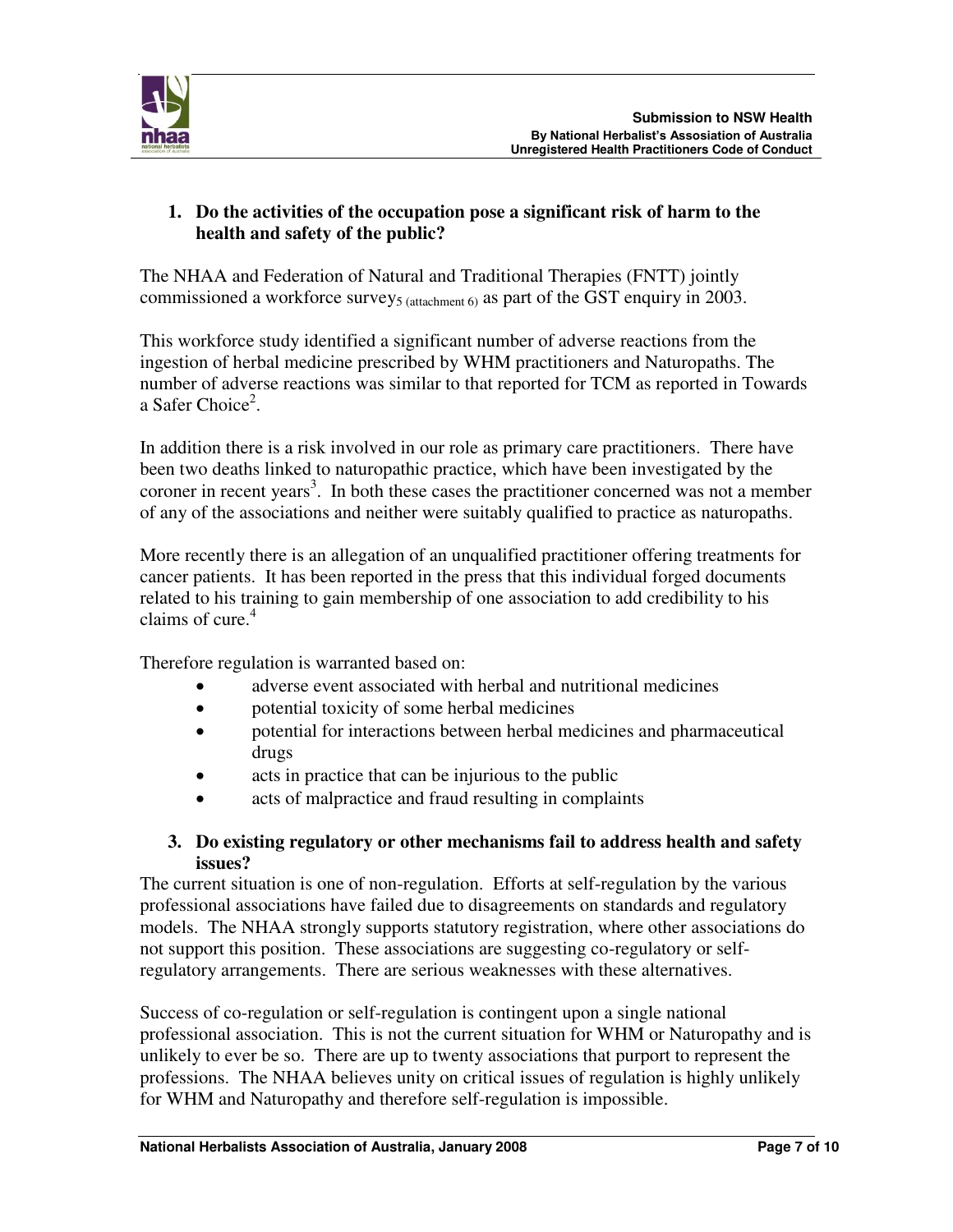

In the case of co-regulation, each of the state and territory governments would be required to regulate each of the twenty associations purporting to represent WHM and Naturopaths. This is an unreasonable expectation of any government and realistically unmanageable.

We believe the reasons for some associations rejecting statutory registration are:

- 1 Conflict of interest some associations have boards appointed from owners or principals of educational institutes. These boards accredit courses of member institutions. Statutory regulation will separate the setting of standards from associations.
- 2 Fear of becoming irrelevant members may choose registration over membership of a professional association.

In Towards a Safer Choice<sub>5</sub>, the Australian Traditional Medicine Society (ATMS) argued against statutory registration. However its members, surveyed separately, In A Profile of Naturopathic and Western Herbal Medicine Practitioner in Australia supported statutory registration for TCM practitioners.

Given the large number of professional associations and the divisions between them a self-regulatory or co regulatory model is unworkable therefore a form of statutory regulation is necessary to inform standards of education, practice and safety for the public.

#### Education Standards

Under the current arrangements educational standards for practitioners vary significantly between educational institutions. The NHAA has a procedure for accrediting training courses to allow entry to the NHAA as a full member. In the processing of applications for accreditation we have noticed a vast difference in the length, depth and quality of training provided by various education providers. Courses vary in length from approximately 1500 contact hours to 2250 contact hours and the content and depth of tutoring varies consistent with the number of contact hours. Many of the professional associations accredit courses as a de facto method of maintaining standards yet on the other hand many just accept graduates of any course as being suitable for membership and therefore ready for practice.

Under a statutory registration system education standards will be determined at arms length from professional associations thus setting a common benchmark for all practitioners and ensuring appropriate levels of safety for the public when consulting these professionals. This will also prevent any conflict of interest that arises where associations accredit courses offered by members of the board.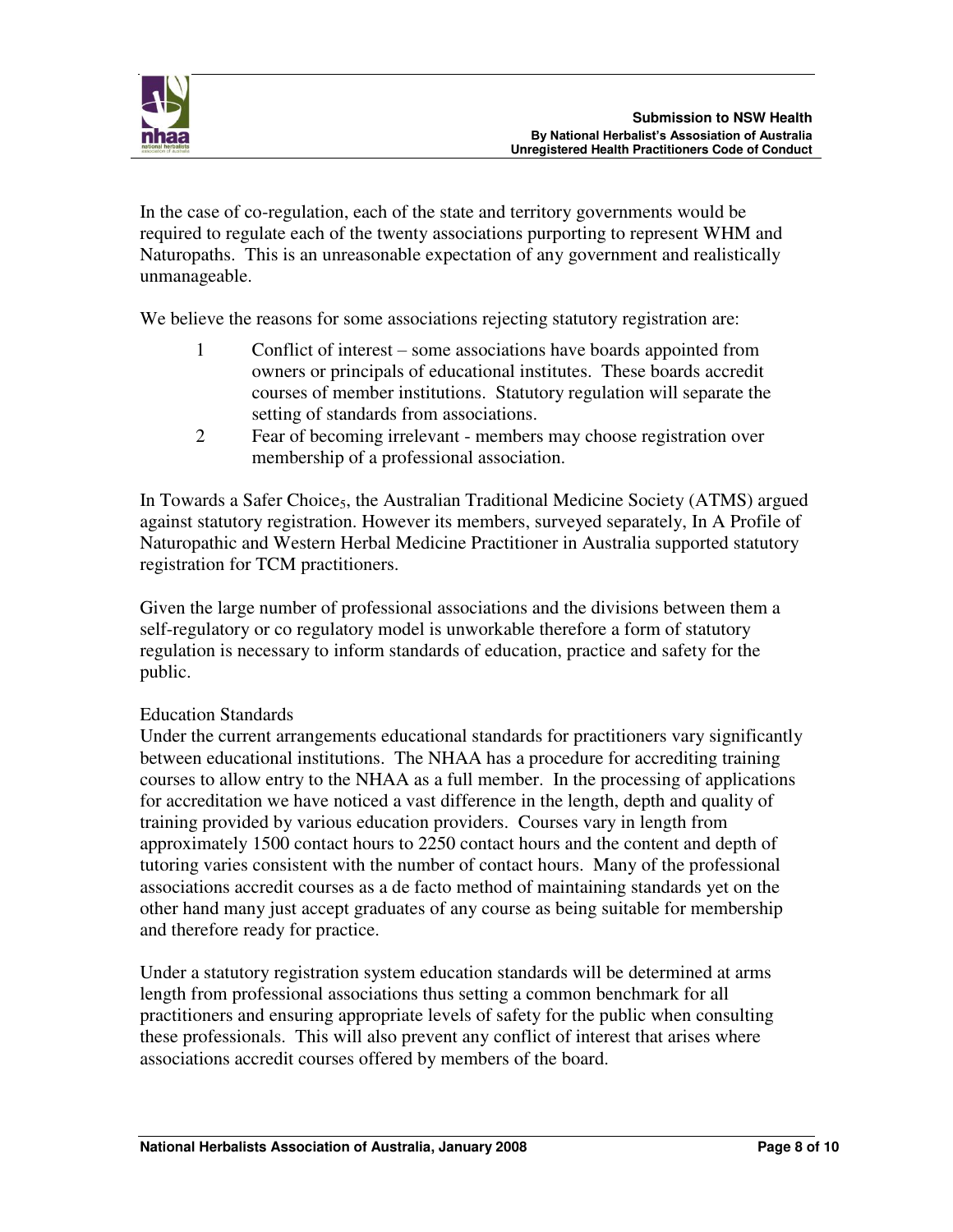

#### Materia Medica

Of importance to the profession is protection of and access to the materia medica, the tools of trade, required to practise our profession. Statutory registration could ensure this through a schedule in the SUSDP as being instituted in Victoria, as part of the role of the Chinese Medicine Registration Board.

#### Inter-profession Referrals

We also believe statutory registration will build stronger working relationships between Herbalists, naturopaths and other health care professions. Other health care professionals will be able to confidently refer to Herbalists knowing registration standards are consistent with other registered health professionals.

#### **4. Is regulation possible to implement for the occupation in question?**

WHM and naturopathy are defined professions, with easily distinguishable modalities, for which it is possible to implement regulation. The Victorian experience of regulating TCM practitioners demonstrates the viability of this approach.

#### **5. Is regulation practical to implement for the occupation in question?**  Regulation of these professions is possible although not without some difficulties. The Victorian experience of regulating TCM shows that it is possible to overcome such obstacles and obtain a satisfactory out come for the public and the professions..

#### **6. Do the benefits to the public of regulation clearly outweigh the potential negative impact of such regulation?**

The benefits of regulation are wide with good social outcomes and include:

- Improved and consistent standards of education for practitioners
- Increased community confidence in the professions and enhanced status of practitioners
- Better information and protection for consumers
- Exclusion of unqualified and unethical practitioners
- Greater focus of professional associations on improving professional development and benefits for members
- Incorporation of complementary medicines into the main stream health system
- Improve quality and safety in healthcare as a result of better communication and referrals among practitioners
- Better access to tools of trade for the profession with improved therapeutic outcomes for the public
- Decrease in administrate costs for health funds and insurers
- Compulsory professional indemnity insurance to protect clients
- Access to a fair, equitable and transparent complaints mechanism for the public